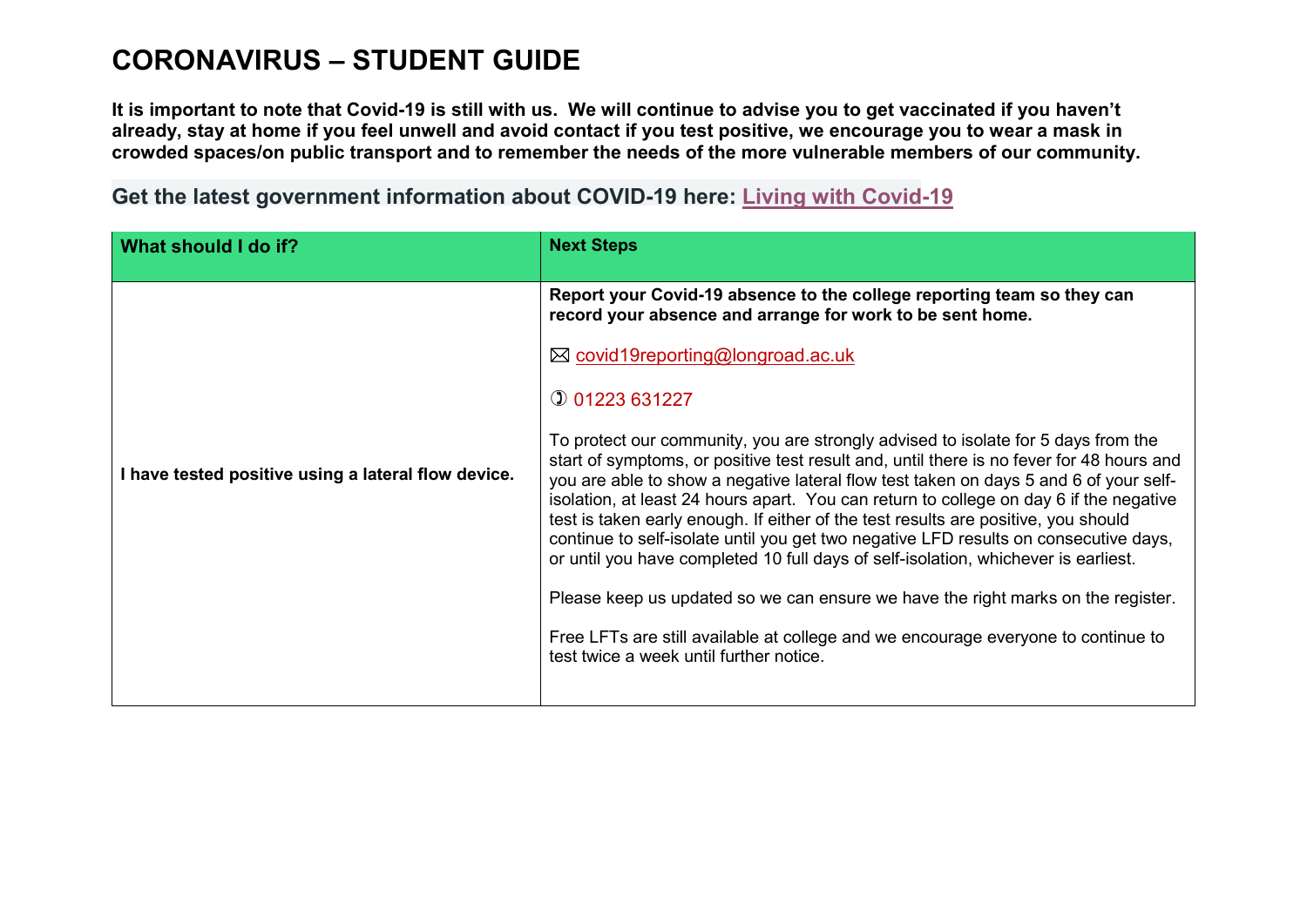| I have one of the four recognised symptoms of<br>Covid-19.<br>These are:<br>$\bullet$ Fever<br><b>Continuous new cough</b><br><b>Loss of taste</b><br><b>Loss of smell</b> | Until the 1 <sup>st</sup> April, when the service is removed, we will continue to advise<br>symptomatic students to self-isolate and obtain a PCR test.<br>Report your Covid-19 absence by email or phone.<br>⊠ covid19reporting@longroad.ac.uk<br>$Q$ 01223 631227                                                                                                                                                                                                                                                                                                                                                                                                                                                                                                                                                                          |
|----------------------------------------------------------------------------------------------------------------------------------------------------------------------------|----------------------------------------------------------------------------------------------------------------------------------------------------------------------------------------------------------------------------------------------------------------------------------------------------------------------------------------------------------------------------------------------------------------------------------------------------------------------------------------------------------------------------------------------------------------------------------------------------------------------------------------------------------------------------------------------------------------------------------------------------------------------------------------------------------------------------------------------|
| I have tested positive by PCR.                                                                                                                                             | Report your Covid-19 absence to the college reporting team so they can<br>record your absence and arrange for work to be sent home.<br>⊠ covid19reporting@longroad.ac.uk<br><b>10 01223 631227</b><br>To protect our community, you are strongly advised to isolate for 5 days from<br>the start of symptoms, or positive test result and, until there is no fever for 48<br>hours and you are able to show a negative lateral flow test taken on days 5<br>and 6 of your self-isolation, at least 24 hours apart. You can return to college<br>on day 6 if the negative test is taken early enough. If either of the test results<br>are positive, you should continue to self-isolate until you get two negative LFD<br>results on consecutive days, or until you have completed 10 full days of self-<br>isolation, whichever is earliest |
| I feel unwell and suspect it might be Covid-19.                                                                                                                            | We continue to encourage you to use LFTs to test twice a week until the end of<br>term. If you test positive, you are strongly advised to isolate for 5 days from the start<br>of symptoms, or positive test result and, until there is no fever for 48 hours and you<br>are able to show a negative lateral flow test taken on days 5 and 6 of your self-<br>isolation, at least 24 hours apart. You can return to college on day 6 if the negative<br>test is taken early enough. If either of the test results are positive, you should<br>continue to self-isolate until you get two negative LFD results on consecutive days,<br>or until you have completed 10 full days of self-isolation, whichever is earliest<br>Report positive Covid-19 test results by email or phone.                                                          |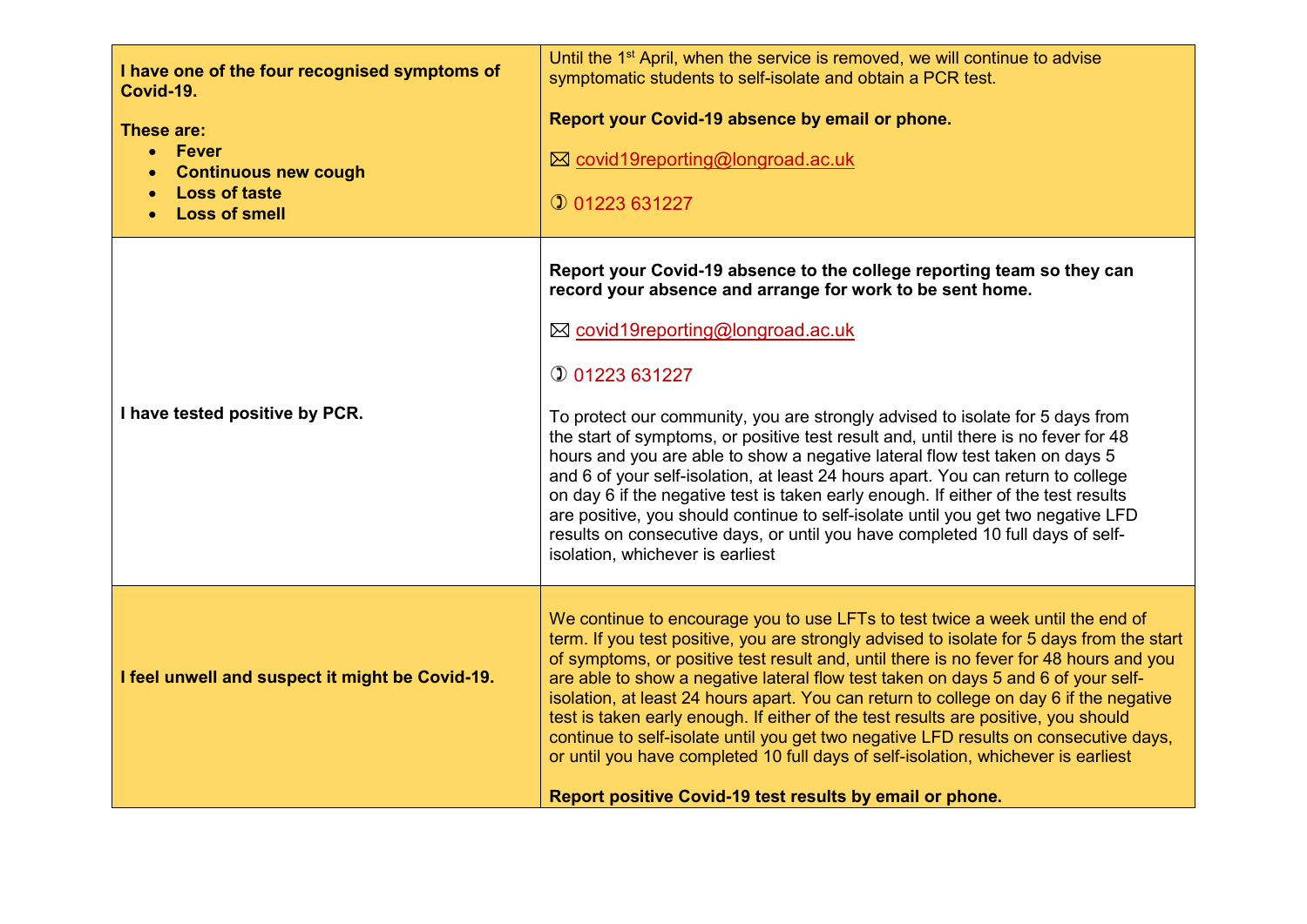|                                                                                         | ⊠ covid19reporting@longroad.ac.uk<br>$①$ 01223 631227                                                                                                                                                                                                                                                                               |
|-----------------------------------------------------------------------------------------|-------------------------------------------------------------------------------------------------------------------------------------------------------------------------------------------------------------------------------------------------------------------------------------------------------------------------------------|
| I am self-isolating but I feel too unwell to complete<br>college work.                  | Inform the Covid-19 reporting team and they will register your explained<br>absence until you feel well enough to work again.<br>⊠ covid19reporting@longroad.ac.uk                                                                                                                                                                  |
| I have been self-isolating for five days and my<br>lateral flow test is still positive. | Email the Covid-19 reporting team to report that you are continuing to self-<br>isolate until you have two negative test results taken 24 hours apart up to 10<br>days of self-isolation.<br>⊠ covid19reporting@longroad.ac.uk<br>This will ensure teachers continue to send work home, and make sure the registers<br>are updated. |
| I have come into close contact with someone who<br>has tested positive for Covid-19     | You are no longer required to self-isolate but we encourage you to continue<br>daily lateral flow testing for 7 days, and self-isolate if you test positive for<br>Covid-19.<br>Remember to report positive test results to the Covid-19 reporting team.<br>⊠ covid19reporting@longroad.ac.uk<br>$①$ 01223 631227                   |